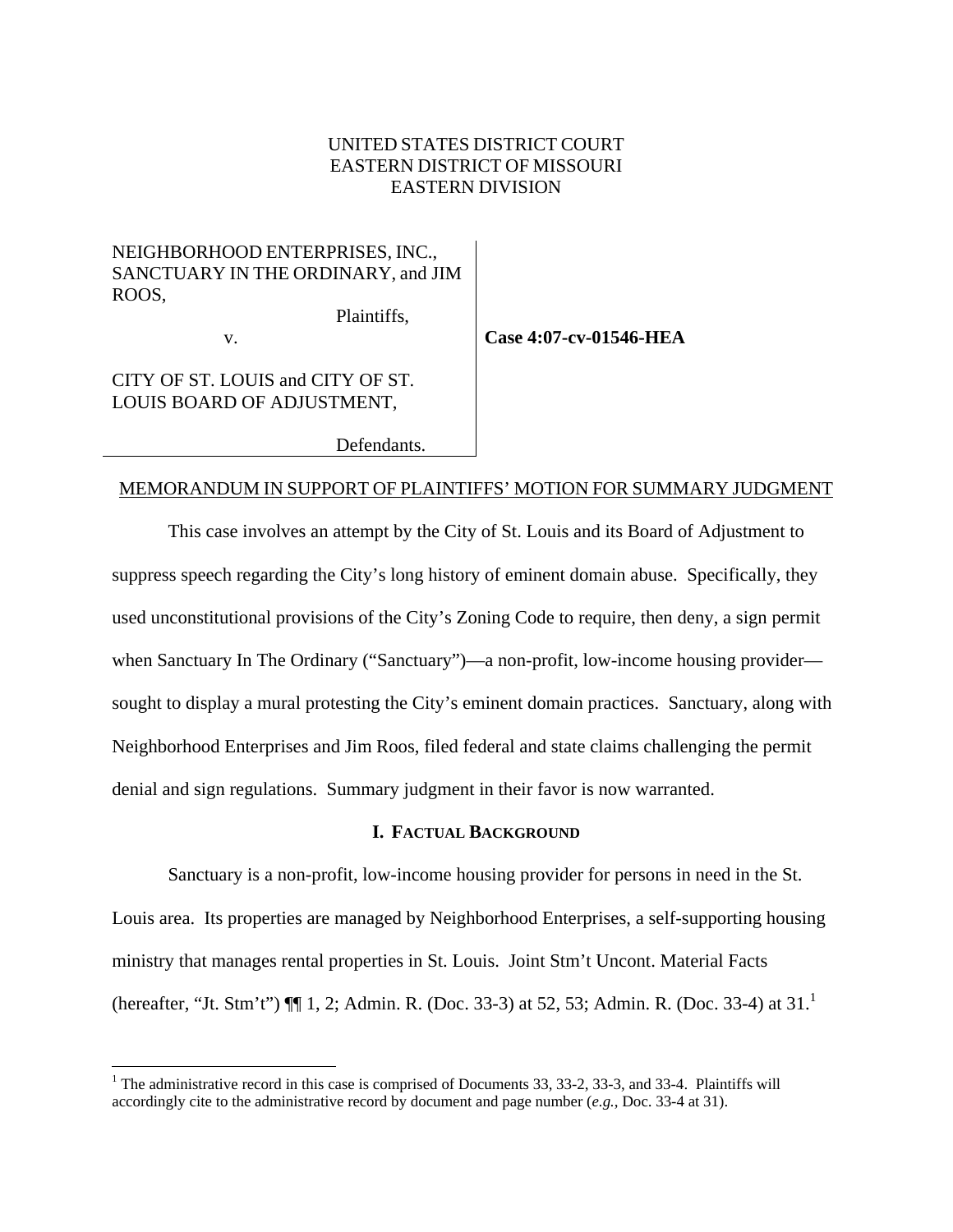From 2000 to 2004, the City used eminent domain to acquire 24 buildings owned or managed by Sanctuary or Neighborhood Enterprises. The buildings had housed 60 low-income apartments. The City took the buildings for private development. Doc. 33-3 at 52, 53, 56.

Sanctuary, Neighborhood Enterprises, and their tenants continue to face the threat of eminent domain for private development. Sanctuary owns a residential building at 1806-08 S. 13th Street. It is located within the "Near Southside Redevelopment Area," a 219-acre area that the City has declared "blighted" under Missouri's Land Clearance for Redevelopment Law. Jt. Stm't ¶ 7; Doc. 33-3 at 50, 53; Doc. 33-4 at 24-25, 36. This "blight" declaration authorizes the City to use eminent domain to acquire properties within the area for private redevelopment. *See* Mo. Rev. Stat. § 99.420(4); § 99.320(3) & (10)(a); St. Louis, Mo., Ordinance 64831 § 8 & Ex. B § D(2) (Dec. 17, 1999). In early 2007, the City in fact notified Sanctuary that it intended to acquire this building for redevelopment. Doc. 33-3 at 56.

In March 2007, to protest the City's penchant for eminent domain abuse, Sanctuary, with tenant<sup>2</sup> approval, commissioned a mural for the building that the City sought to acquire. Jt. Stm't ¶ 7; Doc. 33-3 at 56; Doc. 33-4 at 24-25. The mural, which contains the words "End Eminent Domain Abuse" inside a red circle and slash, was funded by the Missouri Eminent Domain Abuse Coalition ("MEDAC")<sup>3</sup>[,](#page-1-1) a civic organization concerned about abusive eminent domain practices. Jt. Stm't ¶ 7-8, 3. The mural's design reflects a design used by MEDAC in its literature, buttons, and materials. Jt. Stm't ¶ 8; Doc. 33-4 at 17.

Promptly after the mural was completed, the City issued a citation declaring it an "illegal sign." The citation insisted that "[p]ermits must be acquired for signs of this type" and provided

<span id="page-1-0"></span> $2^2$  One of the tenants is Jackie Ingram, a Sanctuary resident displaced by one of the earlier 24 condemnations. Doc. 33-3 at 53; Doc. 33-4 at 31.

<span id="page-1-1"></span><sup>&</sup>lt;sup>3</sup> Plaintiff Jim Roos founded Sanctuary and Neighborhood Enterprises and is a member of MEDAC. Jt. Stm't  $\P$  4.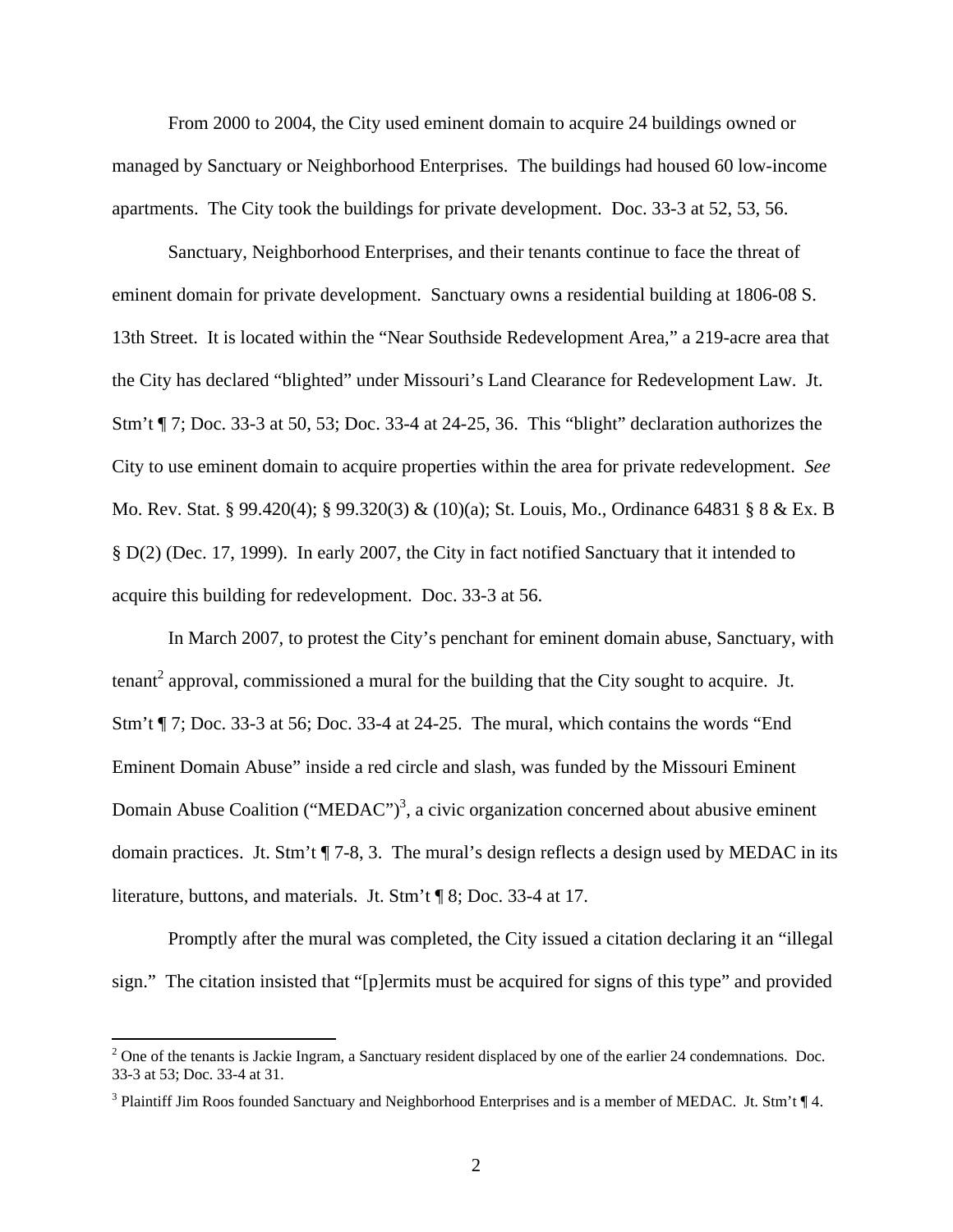instructions explaining how to obtain a permit. Consistent with the instructions, Sanctuary and Neighborhood Enterprises filed a permit application in May 2007. Jt. Stm't ¶¶ 11, 12.

The City's Zoning Administrator denied the permit on May 30, 2007, because it did not meet certain requirements of the City's Zoning Code. She advised Sanctuary that it could appeal the denial to the Board of Adjustment ("Board"), which Sanctuary did. Jt. Stm't ¶¶ 13, 15.

Before Sanctuary's appeal was heard, however, Alderman Phyllis Young—who had introduced the ordinance declaring Sanctuary's property "blighted" and authorizing eminent domain—wrote a letter "urg[ing] the Board . . . to uphold the . . . denial." She argued, "If this sign is allowed to remain then anyone with property along any thoroughfare can paint signs indicating the opinion or current matter relevant to the owner to influence passsersby with no control by any City agency. The precedent should not be allowed." Doc. 33-3 at 45.

The Board heard Sanctuary's appeal in July 2007. Sanctuary argued, among other things, that: the mural did not require a permit because, as a "work of art" or "civic symbol or crest," it was exempted from the code's definition of "sign"; and the Zoning Code's sign provisions violate the free speech protections of the U.S. and Missouri Constitutions. Jt. Stm't ¶ 16.

Notwithstanding Sanctuary's arguments, the Board upheld the denial on July 25, 2007, because the "size and location of the sign were in violation of the Zoning Code." The Board's "Conclusion of Law and Order" explained that the "sign is located in Zone D," "is substantially larger than the footage allowed by the Zoning Code," and "is located on the side of the building in contravention to the requirements of the Zoning Code." Jt. Stm't ¶ 17; Doc. 33-2 at 3, 5. Presumably, the Board was referring to St. Louis, Mo., Code § 26.68.080(E)(2), which provides that signs in Zone D "shall not exceed thirty (30) square feet," and  $\S 26.68.080(D)$ , which imposes a "Maximum Number" of "[o]ne (1) sign for each front line of the premises."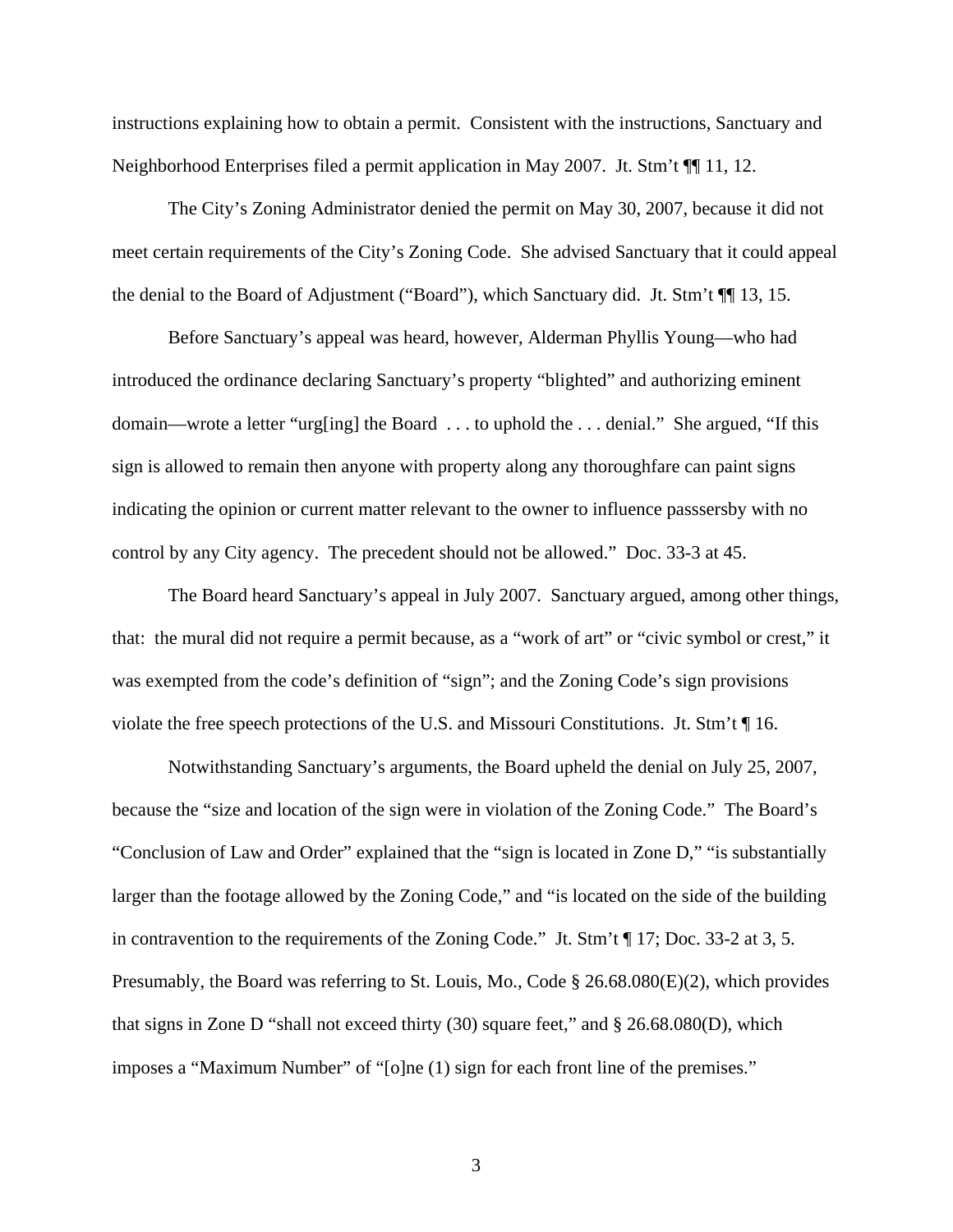Sanctuary promptly filed this action in state court, challenging the Board's permit denial and the Zoning Code's sign regulations. The City removed the action to this Court.

#### **II. ARGUMENT**

Sanctuary's mural is political speech at its purest: a protest of abusive government actions. The First Amendment and Article I, section 8, of the Missouri Constitution have their fullest and most urgent application to such a protest, because "speech concerning public affairs is more than self-expression; it is the essence of self-government." *Garrison v. Louisiana*, 379 U.S. 64, 74-75 (1964); *see also Republican Party of Minn. v. White*, 416 F.3d 738, 748 (8th Cir. 2005) (en banc); *State v. Vollmar*, 389 S.W.2d 20, 27 (Mo. 1965).

Sanctuary is entitled to summary judgment on its challenge to the City's use of unconstitutional sign regulations to silence its protest because there is "no genuine issue of material fact" and Sanctuary "is entitled to judgment as a matter of law." *Fitzgerald v. Action, Inc.*, 521 F.3d 867, 871 (8th Cir. 2008). Judgment on Sanctuary's challenge under Mo. Rev. Stat. § 89.110 is appropriate because the Board of Adjustment's permit denial, in relying on unconstitutional sign regulations, was not "authorized by law." *State v. City of Springfield*, 672 S.W.2d 3[4](#page-3-0)9, 355 (Mo. Ct. App. 1984) (internal quotation marks omitted). $4$ 

### **A. The Zoning Code's Content-Based Sign Regulations Violate The Free Speech Protections Of The U.S. And Missouri Constitutions**

1

The Zoning Code provisions relied on to suppress Sanctuary's protest are impermissible content-based regulations that violate the First Amendment and Article I, section 8. A content-

<span id="page-3-0"></span><sup>&</sup>lt;sup>4</sup> Sanctuary's Petition and Complaint asserts claims under Mo. Rev. Stat. § 89.110, which provides for judicial review of "illegal" board of adjustment decisions, as well as federal and state constitutional claims under 42 U.S.C. § 1983 and Mo. Rev. Stat. § 527.010. The claims under Mo. Rev. Stat. § 89.110 parallel the federal and state constitutional claims: They allege that the Board's decision was illegal because it relied on Zoning Code provisions that violate the U.S. and Missouri Constitutions. Because the claims are parallel, Plaintiffs will brief the claims together. Moreover, because the Missouri courts appear not to have authoritatively addressed what distinctions, if any, there are in the free speech protections of the First Amendment and Article I, section 8, *see State v. Roberts*, 779 S.W.2d 576, 579 (Mo. 1989), Plaintiffs will brief the federal and state constitutional issues together.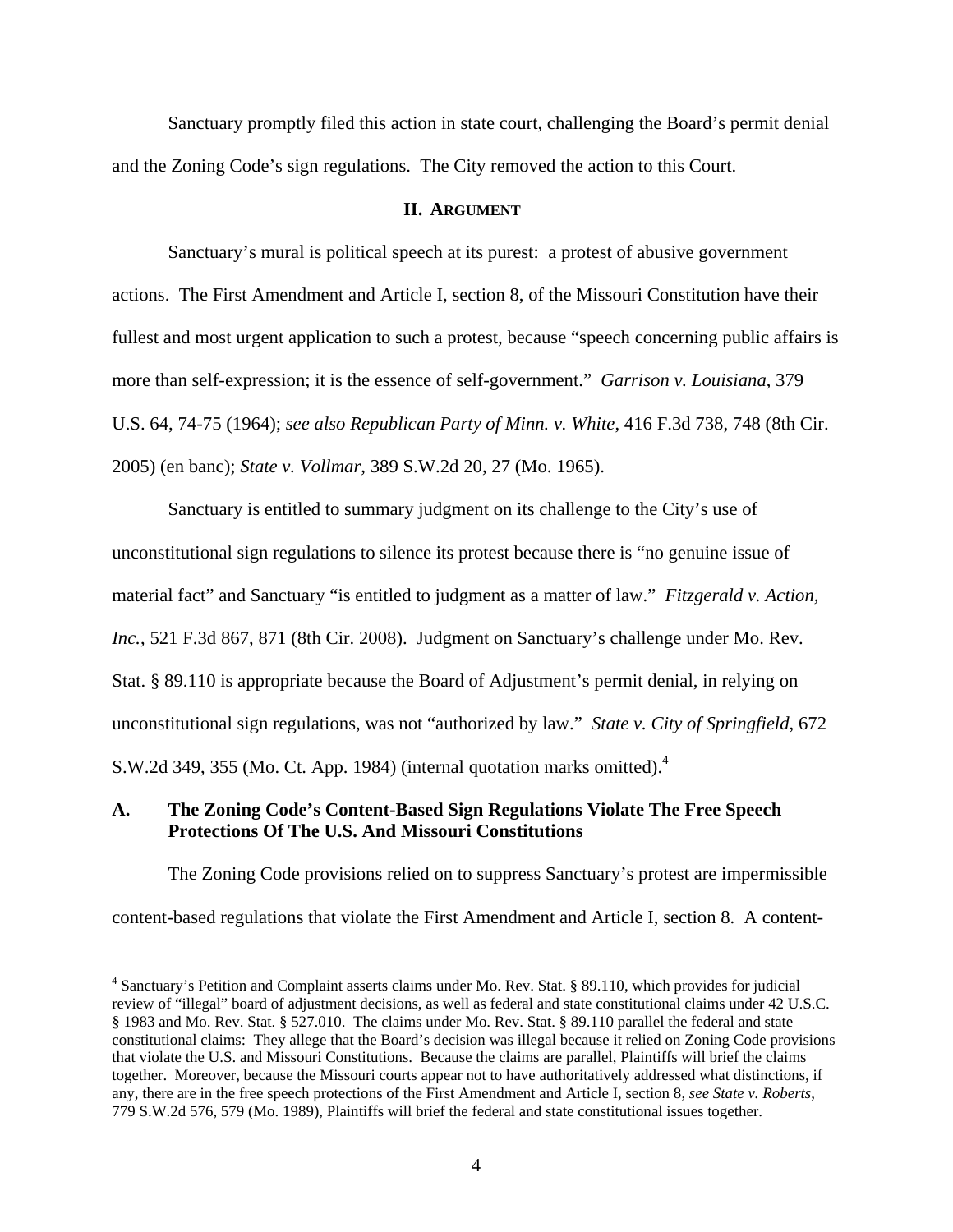based regulation that restricts political speech is *presumptively* unconstitutional and will only be sustained if the government can prove that it "advances a compelling state interest and is narrowly tailored to serve that interest." *Id.* at 749, 763 n.14. The City cannot meet that burden.

## **1. The City's Zoning Code Provisions Are Content-Based**

The City's Zoning Code is riddled with content-based sign regulations. And

notwithstanding the constitutional imperative to provide political speech the utmost protection,

these regulations treat political protests like Sanctuary's mural far more restrictively than they do

signs containing other types of speech. In fact, the City excludes a number of content-based

categories from *any* regulation by exempting them from the very definition of "sign" itself:

Signs do not include the following:

 $\overline{a}$ 

- a. Flags of nations, states and cities, fraternal, religious and civic organization[s];
- b. Merchandise, pictures of models of products or services incorporated in a window display;
- c. Time and temperature devices;
- d. National, state, religious, fraternal, professional and civic symbols or crests, or on site ground based measure display device used to show time and subject matter of religious services;
- e. Works of art which in no way identify a product.

St. Louis, Mo., Rev. Code § 26.68.020(17). Thus, a mural containing the words "End Eminent Domain Abuse" is a "sign" subject to regulation and restriction, while a mural of the same size, in the same location, containing instead a "professional [or] civic symbol[]" or a "work[] of art" escapes regulation completely.<sup>[5](#page-4-0)</sup>

Countless courts have held exemptions like those found in the City's definition of "sign"

to be impermissibly content-based. For example, the Southern District of New York recently

<span id="page-4-0"></span> $<sup>5</sup>$  Even without the exemptions, the definition of "sign" is content-based. An enforcement officer must examine a</sup> would-be sign's content to determine whether it is used to "advertise, identify, display, direct or attract attention to an object, person, institution, organization, business product, service, event, or location." *Id.* § 26.68.020(17). "If an official must consider the content of a sign to determine whether an ordinance applies, then that ordinance is content-based." *Advantage Media, L.L.C. v. City of Hopkins*, 379 F. Supp. 2d 1030, 1040 (D. Minn. 2005).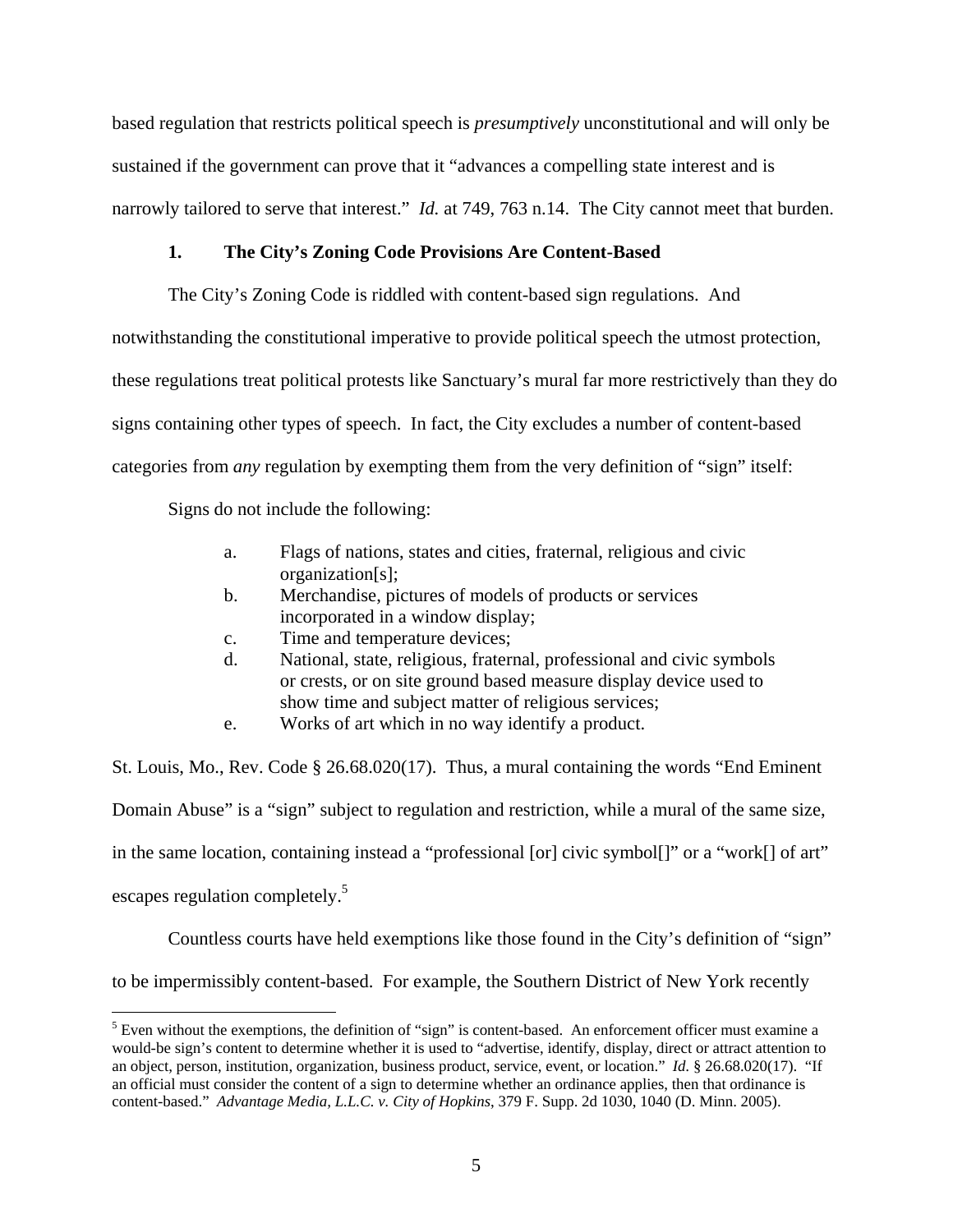considered a challenge by a property owner who was cited for posting, without a permit, signs on his property protesting a planned development. *Lusk v. Village of Cold Spring*, 418 F. Supp. 2d 314, 318 (S.D.N.Y. 2005), *rev'd in part on other grounds*, 475 F.3d 480 (2d Cir. 2007). The property owner "challenge[d] as unconstitutional the fact that his political signs [we]re subject to the permitting and other requirements . . ., while the 'flag, badge or insignia of any governmental agency or any civic, charitable religious, patriotic, fraternal or similar organization' [was] not subject to those requirements, because [it was] excluded from the definition of the word 'sign.'" *Id.* at 321-22. The court concluded that the exemption—and, therefore, the definition itself were impermissibly content-based and, in that light held the entire chapter of sign regulations unconstitutional. *Id.* at 324  $\&$  n.1. Numerous other courts, including the Eight Circuit, have come to the same conclusion.<sup>[6](#page-5-0)</sup>

It is not just the Zoning Code's definition of "sign," however, that draws impermissible content-based distinctions. For example, Section 26.68.030 lists some fourteen categories of "signs" that, unlike Sanctuary's mural, are exempted from the Zoning Code's permit requirement. Nearly *all* the categories are content-based.

Indeed, one of the exempted categories is "political signs." St. Louis, Mo., Rev. Code § 26.68.030(H). It is unclear whether the City believes this exemption applies in Zone D, where Sanctuary's property is located. Regardless, the exemption *itself* is content-based: It covers only

<span id="page-5-0"></span><sup>6</sup> *See, e.g.*, *Solantic, LLC v. City of Neptune Beach*, 410 F.3d 1250, 1257, 1264, 1268-69 (11th Cir. 2005) (holding entire sign code unconstitutional because it exempted, among other things, "[f]lags and insignia of any government, religious, charitable, fraternal, or other organization"); *Whitton v. City of Gladstone*, 54 F.3d 1400, 1404, 1409 (8th Cir. 1995) (holding durational limits on political signs unconstitutional when code permitted, among other things, "permanent ground sign indicating upcoming church activities and times of services"); *Bonita Media Enters. v. Code Enforcement Bd.*, \_\_\_ F. Supp. 2d \_\_\_, 2008 WL 423449, at \* 7, \*9 (M.D. Fla. Feb. 13, 2008) (enjoining enforcement of sign code provisions that exempted, among other things, "flags or insignias of 'governmental, religious, charitable, fraternal or other nonprofit organizations'"); *Clear Channel Outdoor, Inc. v. Town Bd.*, 352 F. Supp. 2d 297, 301, 309-10 (N.D.N.Y. 2005) (holding sign ordinance unconstitutional in its entirety in part because of exemption providing, "A sign does not include the flag, pennant or insignia of any nation or association of nations or of any state, city or other political unit, or of any political, charitable, educational, philanthropic, civic, professional, or like campaign, drive, movement or event.").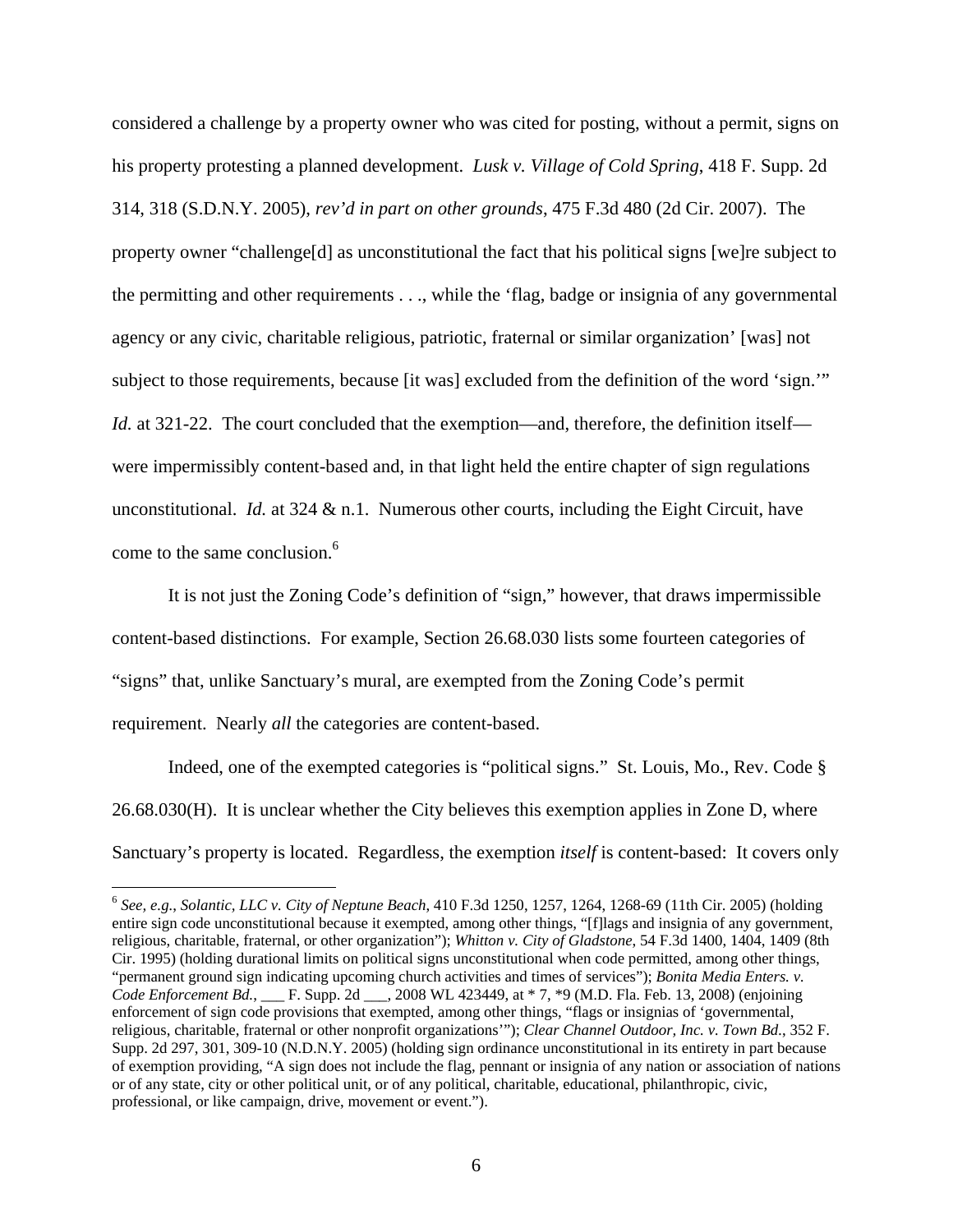"election . . . related" signs. Signs that comment on government policy, such as Sanctuary's mural (or "No Iraq War," "Support Our Troops," *etc.*), are *not* exempted. Regulations that distinguish between election-related signs and political signs not related to an election are impermissibly content-based. *XXL of Ohio, Inc. v. City of Broadview Heights*, 341 F. Supp. 2d 765, 787 (N.D. Ohio 2004); *Goward v. Minneapolis*, 456 N.W.2d 460, 465-66 (Minn. Ct. App. 1990); *see City Council v. Taxpayers for Vincent*, 466 U.S. 789, 816 (1984).[7](#page-6-0)

### **2. The City's Content-Based Zoning Code Provisions Do Not Advance A Compelling Governmental Interest And Are Not Narrowly-Tailored**

As noted above, a content-based regulation that limits political speech will only be upheld if the government proves it "advances a compelling state interest and is narrowly tailored to serve that interest." *White*, 416 F.3d at 749. The City cannot meet that burden.

First, the City has no compelling interest in forbidding Sanctuary's mural while treating other categories of speech more favorably or exempting them from regulation altogether. In fact, the only interests the City has identified, traffic safety and aesthetics, "have never been held to be compelling." *Whitton*, 54 F.3d at 1408; *see also Solantic*, 410 F.3d at 1267.

Even assuming traffic safety and aesthetics were compelling interests, however, the inquiry does not end there: The City must also prove that its regulations are "narrowly tailored to serve th[ose] interest[s]." *White*, 416 F.3d at 751. This requires proof that the Zoning Code "*actually* advances the [City's] interest." *Id.* at 416 F.3d at 751. Here, however, the City concedes that it is knows of no studies, reports, or memoranda showing that its sign restrictions even *affect* traffic safety or aesthetics. Jt. Stm't ¶¶ 20, 21. In fact, the City has acknowledged

<span id="page-6-0"></span> $<sup>7</sup>$  To make matters worse, even the "political signs" that Section 26.68.030 exempts from the permitting requirement</sup> are subject to size, quantity, durational, and other limits that are more restrictive than those applicable to other exempted signs. *Compare* St. Louis, Mo., Rev. Code § 26.68.030(H) *with id.* § 26.68.030(J) *and id.* § 26.68.030(E). Regulations that impose greater time, place, or manner restrictions on political signs than on commercial or other types of non-commercial signs are impermissibly content-based. *E.g.*, *Whitton*, 54 F.3d at 1403-09; *Clear Channel Outdoor*, 352 F. Supp. 2d at 308; *Outdoor Sys., Inc. v. City of Merriam*, 67 F. Supp. 2d 1258, 1269 (D. Kan. 1999).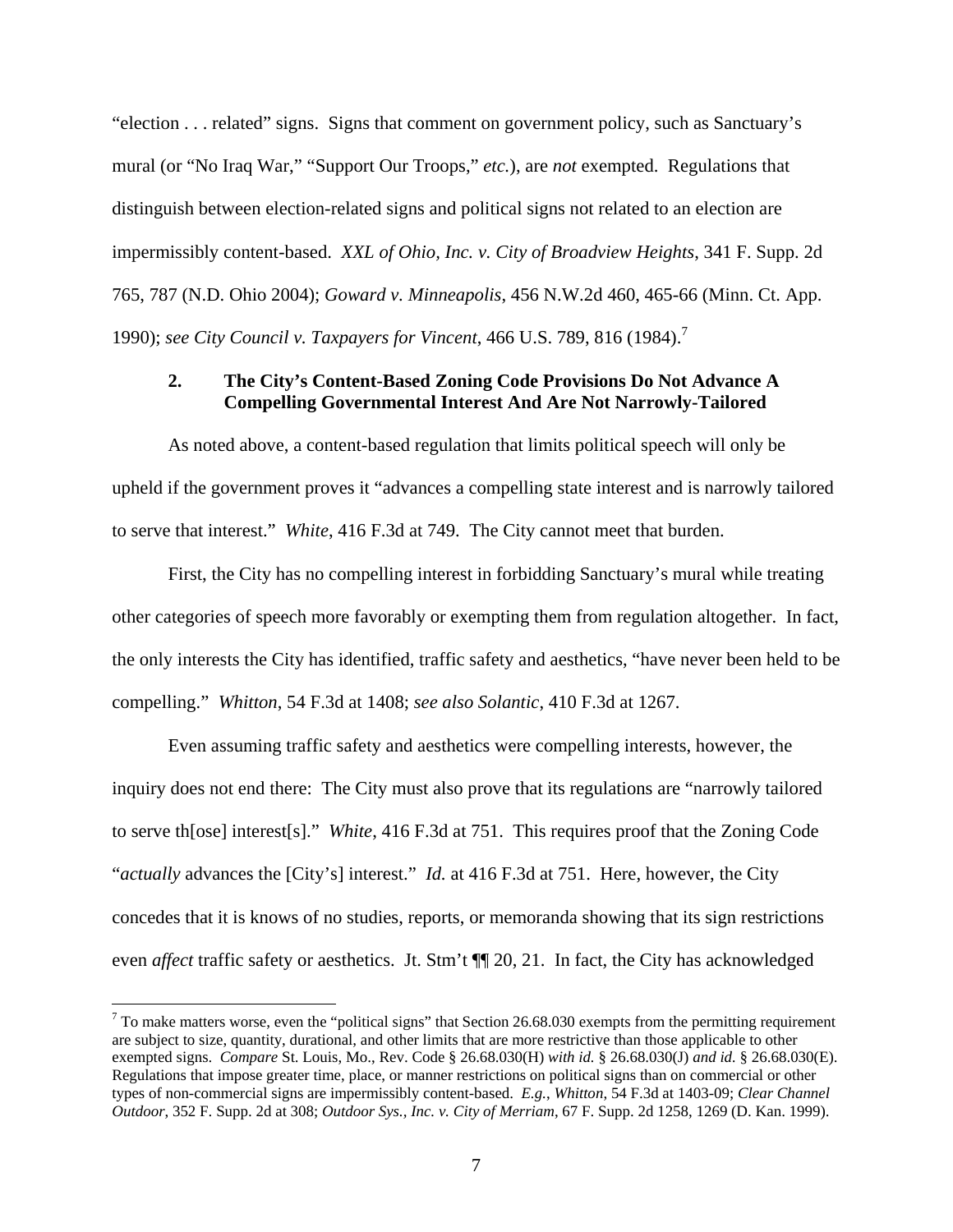that it possess no documents whatsoever supporting Chapter 26.68's regulation of outdoor signs. *Id.*  $\P$  19. In this light, it simply cannot prove that its regulations "*actually* advance  $\lceil \cdot \rceil$ " its purported interest in traffic safety and aesthetics. *White*, 416 F.3d at 751.

The City's definition of "sign" and the concomitant regulations on "signs" fail the narrow-tailoring requirement for another reason: they are under-inclusive. *See Fla. Star v. B.J.F.*, 491 U.S. 524, 540 (1989) ("[T]he facial underinclusiveness [of a speech regulation] raises serious doubts about whether [the government] is, in fact, serving . . . the significant interests which [it] invokes . . . ."). A regulation is under-inclusive if it "leave<sup>[s]</sup> significant influences bearing on the interest unregulated." *White*, 416 F.3d at 751. Here, the City treats Sanctuary's "End Eminent Domain Abuse" mural as a prohibited "sign," yet allows—indeed, does not even consider to *be* a "sign"—a mural of the same size, in the same location, that contains, instead, the Masonic crest, Papal coat of arms, American Bar Association symbol, or a "work of art." *See* St. Louis, Mo., Rev. Code § 26.68.020(17)(D) & (E). The City has presented no evidence that Sanctuary's mural presents any more of a threat to traffic safety and aesthetics than these exempted items. *See Whitton*, 54 F.3d at 1408; *Solantic*, 410 F.3d at 1268. In fact, assuming aesthetics can be compromised, and motorists distracted, by the mural (a dubious proposition), then they may be "just as compromised, and . . . just as distracted, by displays of governmental, religious or charitable flags, badges and insignia." *Lusk*, 418 F. Supp. 2d at 324.

In short, "the City has simply failed to demonstrate how [its] interests are served by the distinction it has drawn in the treatment of exempt and nonexempt categories of signs. Simply put, the sign code's exemptions are not narrowly tailored to accomplish either the City's traffic safety or aesthetic goals," and they are therefore unconstitutional. *Solantic*, 410 F.3d at 1268.

## **B. Even If Deemed Content-Neutral, The Zoning Code Provisions Relied On To Deny Sanctuary's Sign Permit Violate The U.S. And Missouri Constitutions**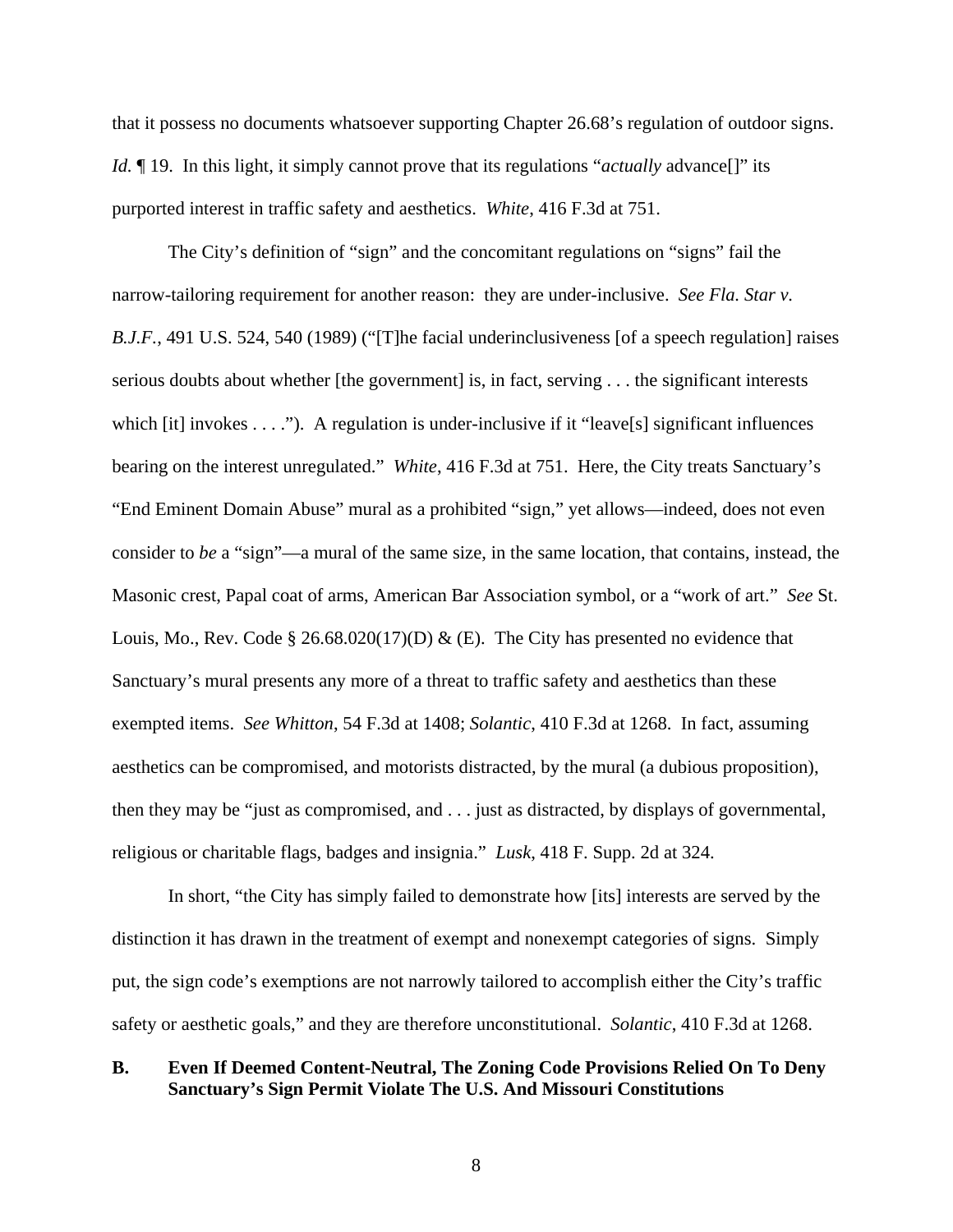Even if this Court concludes that the Zoning Code is not content-based and instead considers the 30-square-foot and street frontage requirements for Zone D properties as contentneutral place and manner restrictions, they are still unconstitutional. Such restrictions are only valid if they are "narrowly tailored to serve a significant governmental interest, and . . . leave open ample alternative channels for communication of the information." *Clark v. Cmty. for Creative Non-Violence*, 46[8](#page-8-0) U.S. 288, 293 (1984).<sup>8</sup> As with the test for content-based restrictions, the government has the burden to prove constitutionality. *ACORN v. City of Frontenac*, 714 F.2d 813, 817 (8th Cir. 1983). The City cannot meet its burden.

#### **1. The Restrictions On The Size And Location Of Sanctuary's Mural Do Not Serve A Significant Governmental Interest.**

The City cannot carry its burden of proving that its regulations "serve a significant governmental interest" because it has no evidence demonstrating that Sanctuary's mural (or any "painted wall sign," for that matter) threatens its asserted interests. Assuming, arguendo, traffic safety and aesthetics are "significant" interests<sup>[9](#page-8-1)</sup>, "merely invoking [them] is insufficient. The [City] must also show that the proposed communicative activity endangers those interests." *Kuba v. 1-A Agric. Ass'n*, 387 F.3d 850, 859 (9th Cir. 2004). Here, the City has proffered no evidence that Sanctuary's mural threatens traffic safety and aesthetics and thus may not rely on those interests to support its size and location restrictions. *See Weinberg v. City of Chicago*, 310 F.3d 1029, 1039 (7th Cir. 2002) (holding book peddling ban unconstitutional because city

<span id="page-8-0"></span><sup>8</sup> *But see BBC Fireworks, Inc. v. State Highway and Transp. Comm'n*, 828 S.W.2d 879, 882 n.2 (Mo. 1992) (suggesting same test may not be appropriate under Article I, section 8, of the Missouri Constitution).

<span id="page-8-1"></span><sup>9</sup> *Compare Whitton*, 54 F.3d at 1408 (stating interests in traffic safety and aesthetics are significant) *and BBC Fireworks*, 828 S.W.2d at 883 (suggesting highway safety and aesthetics may justify content-neutral speech regulations) *with Goward*, 456 N.W.2d at 467 ("The Supreme Court has never held that aesthetic interests alone can constitute a governmental interest significant enough to override political speech *on property owned by the speaker*. We hold it cannot." (emphasis added)).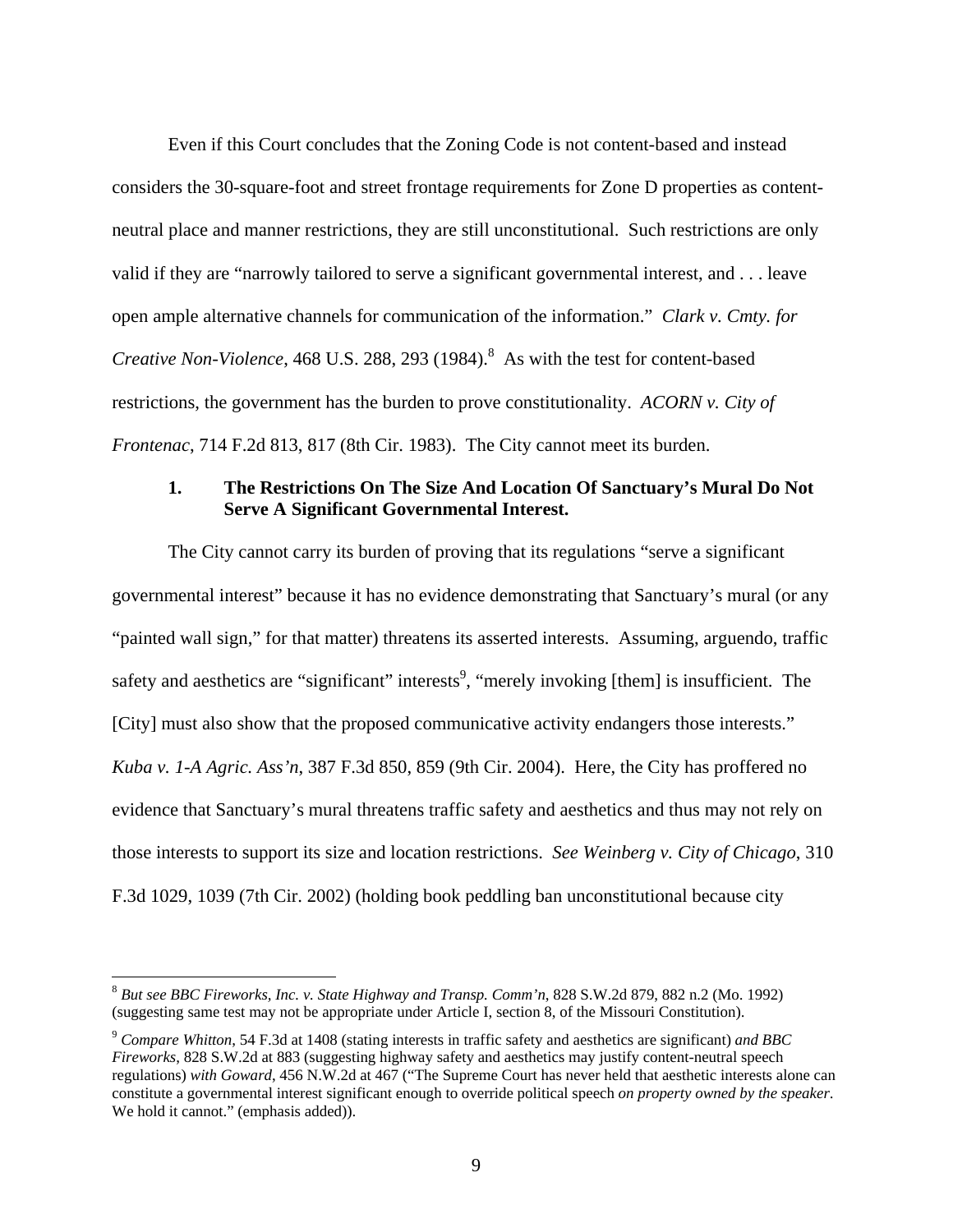"provided no objective evidence that traffic flow on the sidewalk or street is disrupted when [plaintiff] sells his book"); *Wexler v. New Orleans*, 267 F. Supp. 2d 559, 567 (E.D. La. 2003).

Even if there were evidence that Sanctuary's mural threatens the City's interests, however, the City must also "produce 'objective evidence' showing that [its] restrictions *serve[]* the interests asserted." *Horina v. City of Granite City*, 538 F.3d 624, 634 (7th Cir. 2008) (emphasis added); *see also Pagan v. Fruchey*, 492 F.3d 766, 772-78 (6th Cir. 2007) (en banc). Here the City concedes there is no evidence that its regulations even *affect* its interests. Jt. Stm't ¶¶ 19-21. The size and location restrictions, therefore, cannot be said to "serve a significant governmental interest." *Clark*, 468 U.S. at 293.

### **2. The Restrictions On The Size And Location Of Sanctuary's Mural Are Not Narrowly Tailored**

Even assuming the City can establish that its Zone D size and location restrictions serve a significant governmental interest, it must also prove that the regulations are narrowly tailored. A regulation is "narrowly tailored" if it: (1) "promotes a substantial government interest that would be achieved less effectively absent the regulation"; and (2) does not "burden substantially more speech than is necessary to further" that interest. *Ward v. Rock Against Racism*, 491 U.S. 781, 799 (1989) (internal quotation marks omitted). Here, neither requirement is satisfied.

As already noted, the City concedes it has no documents demonstrating that its restrictions have any effect on traffic safety and aesthetics. Therefore, it cannot establish that those interests would be "achieved less effectively absent the regulation." *Id.* 

Moreover, the restrictions burden substantially more speech than is necessary because they "do[] not sufficiently match [the City's] stated interest[s]." *Kuba*, 387 F.3d at 862 (internal quotation marks omitted). For example, the City claims traffic safety and aesthetics necessitate the 30-square-foot and street-front restrictions on Sanctuary's mural, yet the City allows such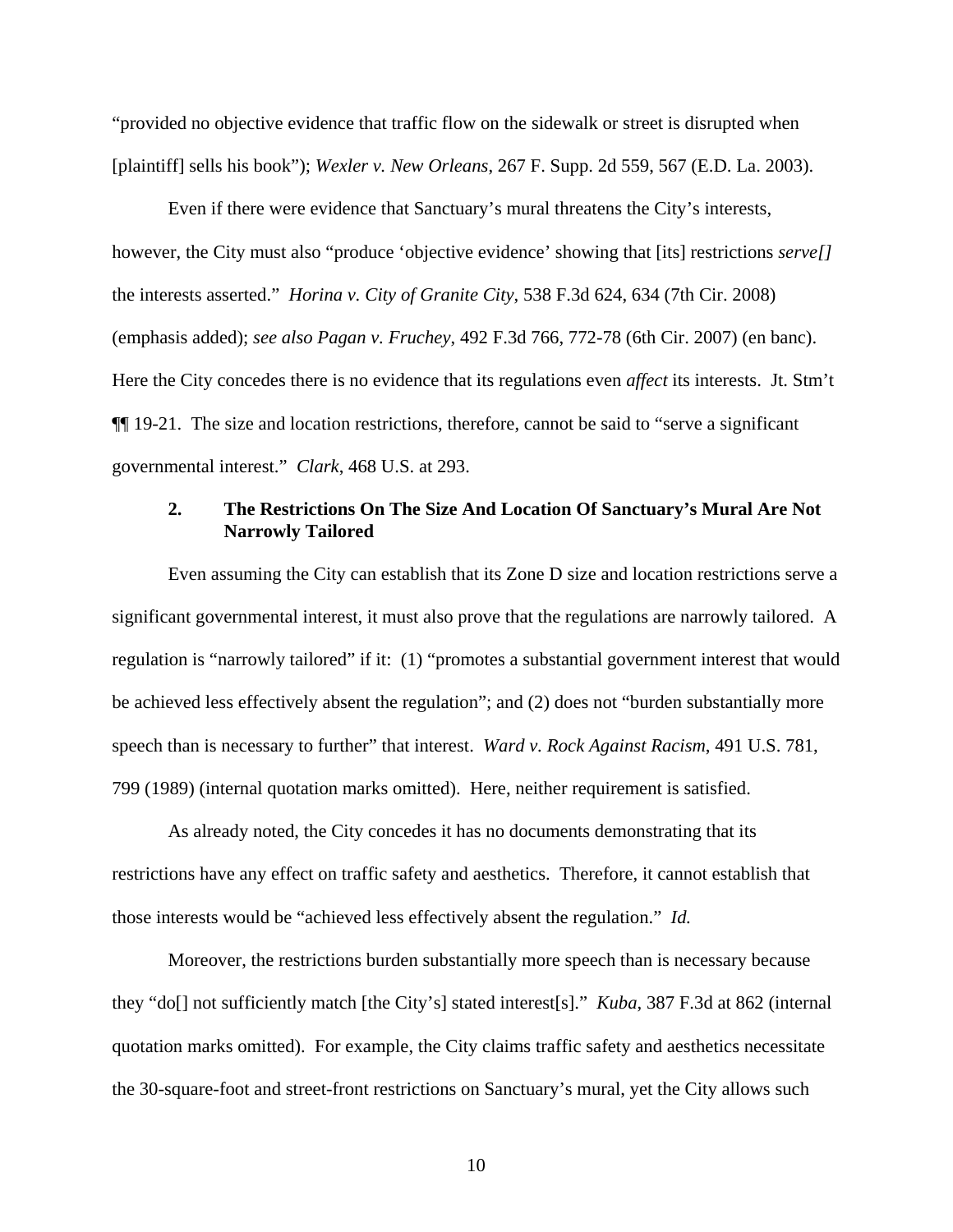things as "works of art," "professional [or] civic symbols," and "[s]igns in the nature of decorations" to be of *unlimited* size and location. *See* St. Louis, Mo., Rev. Code § 28.68.020(D), (E); *id.* § 28.68.030(E). This mismatch between the City's asserted interests and the restrictions it has applied to Sanctuary makes clear that the restrictions are not narrowly tailored.

#### **3. The Restrictions On The Size And Location Of Its Mural Leave Sanctuary With No Ample and Adequate Alternative For Its Political Protest**

Even if the City's size and location restrictions are deemed content-neutral and narrowlytailored to serve a significant interest, they are unconstitutional because they fail to "leave open ample alternative channels for communication of the information" Sanctuary seeks to convey. *Clark*, 468 U.S. at 293. The City cannot meet its burden "to show that the alternatives . . . are ample and adequate." *City of Watseka v. Ill. Pub. Action Council*, 796 F.2d 1547, 1553 (7th Cir. 1986) (internal quotation marks omitted), *aff'd*, 479 U.S. 1048 (1987).

The adequacy of an alternative often turns on *location*—the location in which the speaker *desires* to speak, as well as the location of the venue or medium that the government asserts is an adequate alternative. In *Ladue*, for example, the Supreme Court stressed the importance of location to message in holding there was no adequate alternative for a residential political sign:

Displaying a sign from one's own residence often carries a message quite distinct from placing the same sign someplace else, or conveying the same text or picture by other means. Precisely because of their location, such signs provide information about the identity of the "speaker." . . . [T]he identity of the speaker is an important component of many attempts to persuade.

*Ladue*, 512 U.S. at 56-57.

This connection between location and message was likewise emphasized in *Goward v. City of Minneapolis*. There, a homeowner harmed by a city zoning decision protested the decision by displaying yard signs that read, among other things, "Drive up the back alley & see what man's inhumanity to man has done to my home." 456 N.W.2d at 462. The city forced him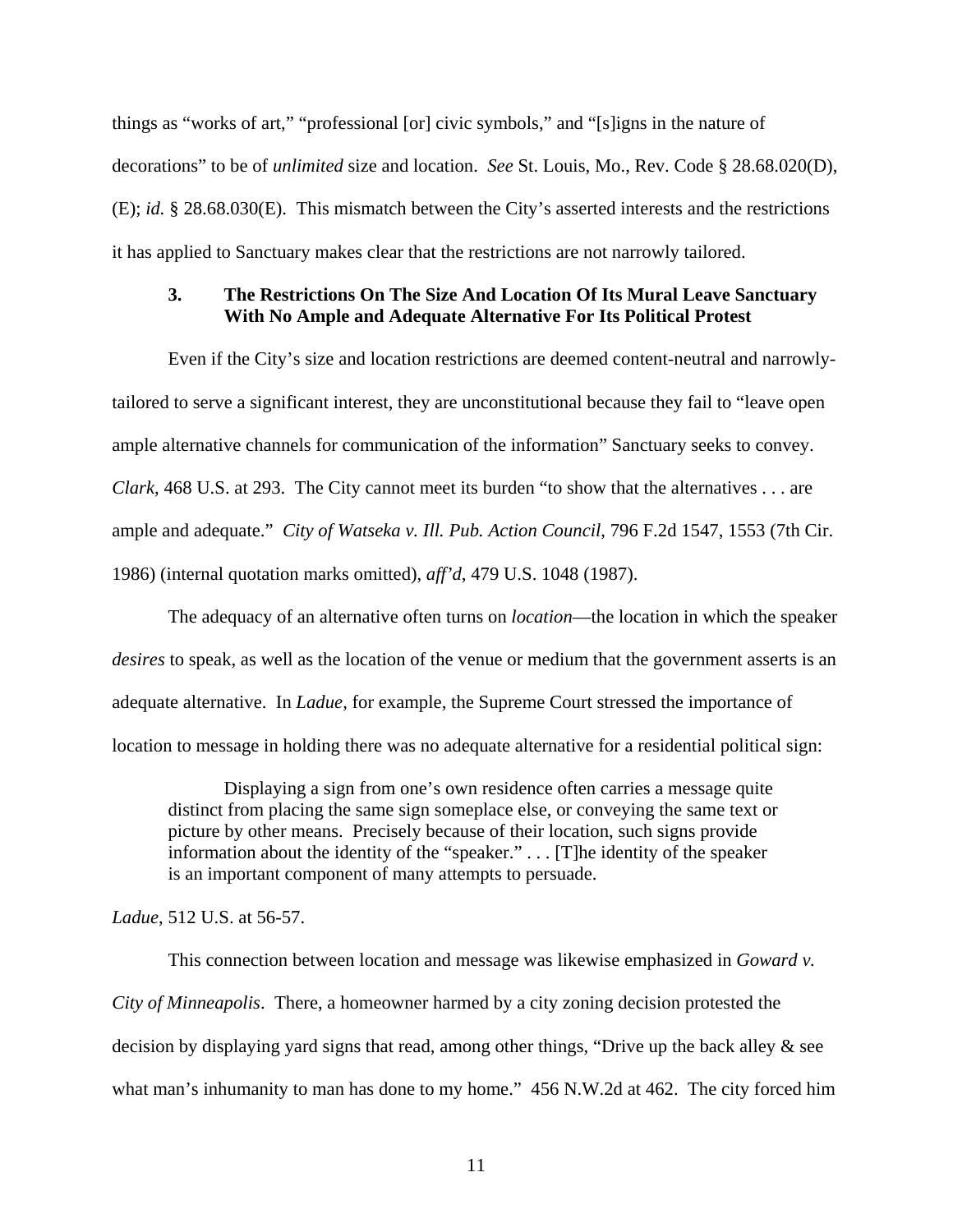to remove them because of an ordinance prohibiting certain lawn signs. The court struck down the ordinance for failure to leave open adequate alternatives:

We think the messages contained on respondent's signs are so closely connected to their location that no adequate alternative means of communication exists. The signs invite passers by to look at the house, and to consider whether the city treated respondent in a humane fashion. The same message communicated any place other than the house would carry little impact.

*Id.* at 468. Many other cases similarly stress the importance of location to message. *E.g.*,

*Linmark Assocs., Inc. v. Willingboro*, 431 U.S. 85, 93 (1977); *Weinberg*, 310 F.3d at 1041-42.

As in each of these cases, the location of Sanctuary's mural (a building threatened with eminent domain abuse) is a critical component of the message itself ("End Eminent Domain Abuse"). Sanctuary placed the mural where it did precisely because the building was threatened with condemnation for private development: The LCRA was actively trying to acquire the building for "redevelopment" when Sanctuary commissioned the mural, and, to this day, the building is under a "blight" declaration that grants the LCRA the power to condemn it. Doc. 33- 3 at 56; Doc. 33-4 at 24-25, 36. Protesting the City's eminent domain abuse at the very site of indeed, on the very object of—that abuse is the only adequate means of conveying the message that such abuse is wrong.

Moreover, "[t]he First Amendment protects [Sanctuary's] right not only to advocate [its] cause but also to select what [it] believe[s] to be the most effective means for so doing." *Meyer v. Grant*, 486 U.S. 414, 424 (1988). Thus, an alternative will only be considered "ample" and "adequate" if it "is accessible and [capable of reaching] where the intended audience is expected to pass." *Students Against Apartheid Coalition v. O'Neil*, 660 F. Supp. 333, 339 (W.D. Va. 1987). Here, Sanctuary's message is to the city at large—even those citizens not necessarily seeking information regarding eminent domain abuse. To that end, the message is most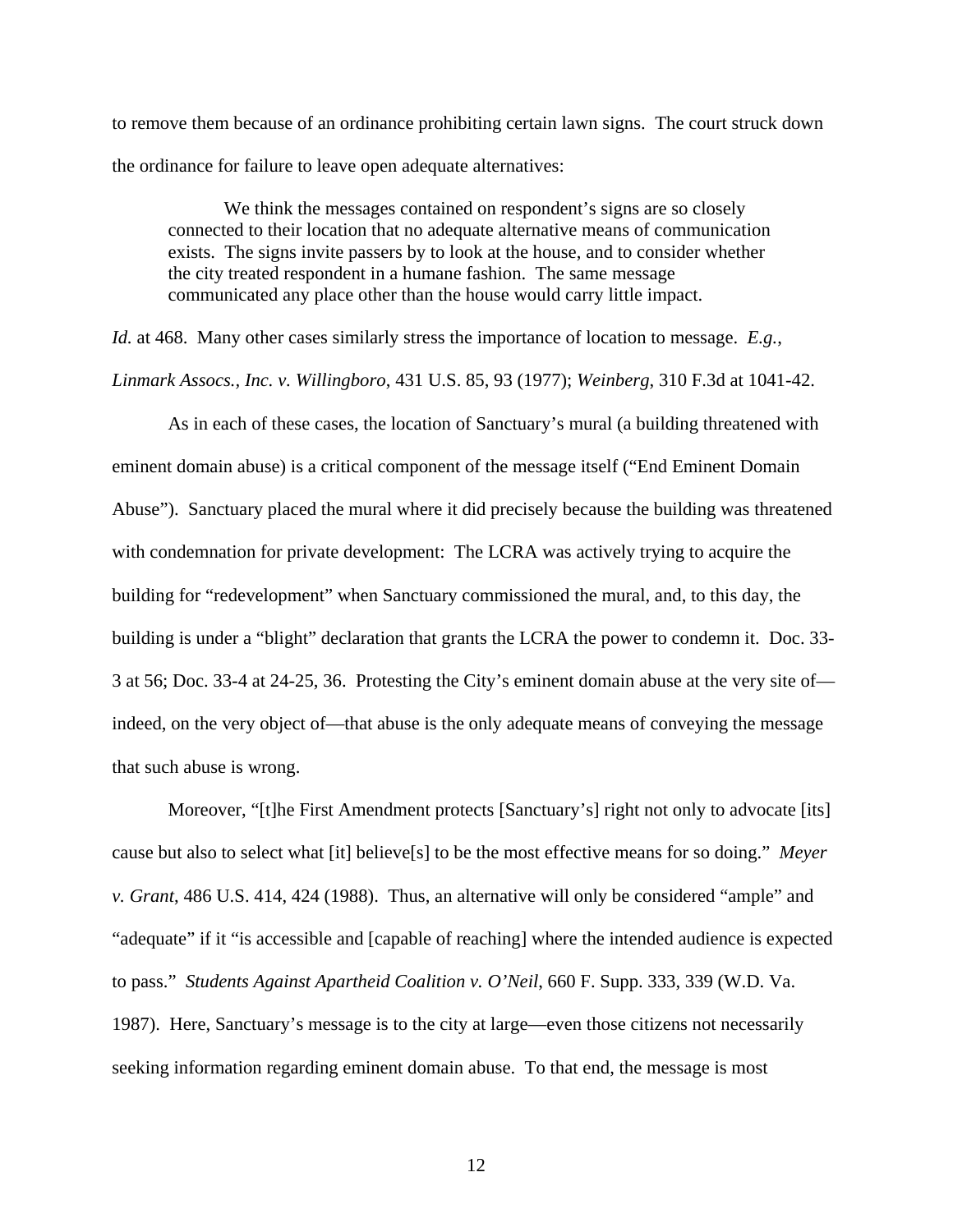effectively expressed by a large mural on the side of Sanctuary's property that is most visible to the public. *See Linmark*, 431 U.S. at 93 (noting alternatives may be inadequate if they "are less likely to reach persons not deliberately seeking [the] information").

The City's highly restrictive size and location requirements leave Sanctuary with no adequate alternative for effectively conveying its message and reaching its intended audience. They are therefore unconstitutional.

### **C. The City's Zoning Code Effects A Prior Restraint On Sanctuary's Speech In Violation Of The U.S. And Missouri Constitutions**

The Zoning Code's permitting requirement effects an unconstitutional prior restraint on speech. Laws that require a permit to engage in speech are presumptively unconstitutional prior restraints and will only be upheld if the permitting authority is "bounded by precise and clear standards." *Se. Promotions, Ltd. v. Conrad*, 420 U.S. 546, 553, 558 (1975); *City of St. Louis v. Kiely*, 652 S.W.2d 694, 697 (Mo. Ct. App. 1983). Here, the City's permitting requirement contains *no* standards—much less clear and precise ones.

Prior restraints that "plac<sup>[e]</sup> unbridled discretion in the hands of a government official or agency" raise the specter of censorship. *City of Lakewood v. Plain Dealer Publ'g Corp.*, 486 U.S. 750, 757 (1988); *see also Kiely*, 652 S.W.2d at 697-98. "To curtail that risk, a law subjecting the exercise of First Amendment freedoms to the prior restraint of a license must contain *narrow, objective, and definite standards* to guide the licensing authority." *Forsyth County v. Nationalist Movement*, 505 U.S. 123, 131 (1992) (emphasis added; internal quotation marks omitted); *see also Kiely*, 652 S.W.2d at 698. "If the permit scheme involves appraisal of facts, the exercise of judgment, and the formation of an opinion by the licensing authority, the danger of censorship and of abridgment of our precious First Amendment freedoms is too great to be permitted." *Forsyth*, 505 U.S. at 131 (internal quotation marks omitted).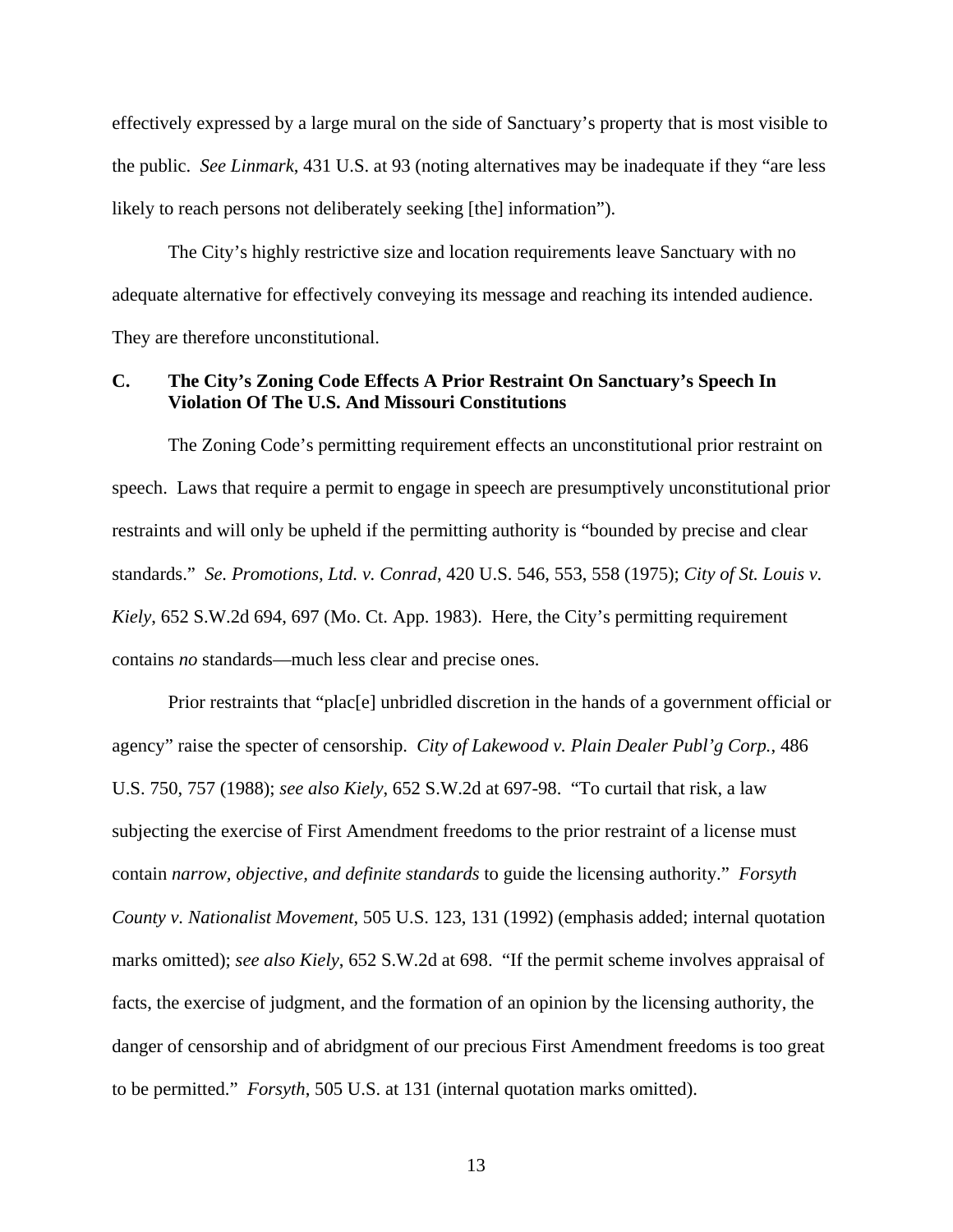Here, the City has divided regulated speech from unregulated speech and given itself the power to grant or deny permits on standards that are anything but "narrow, objective, and definite." *Id.* The Zoning Code exempts from the definition of "sign," and therefore from regulation, such things as "works of art" and "civic symbols or crests." The Code provides no definition of these terms, and the City concedes it has no standards outside the Code for determining whether they apply. Jt. Stm't ¶¶ 29, 30. Not surprisingly, when Sanctuary requested a determination as to whether its mural constituted a work of art or a civic crest or symbol, the City provided no explanation for its (implicit) determination that it constituted neither and was therefore a "sign."

This lack of "narrow, objective, and definite" standards is only compounded by the inherent vagueness of the term "art" itself. The question, "What is art?" has been described as "one of the most elusive of the traditional problems of human culture," Richard Wollheim, *Art and Its Objects* 1 (1980), and courts have found the term "works of art" inherently vague. *E.g.*, *Household Goods Carriers' Bureau v. ICC*, 584 F.2d 437, 440 (D.C. Cir. 1978).<sup>10</sup>

Nevertheless, the City has tasked its administrative staff and Planning Commission with reviewing potential "signs" and asking, "Is this art? Is this a civic symbol?" This consideration occurs with no guidance from the legislative authority of the City, and with no written policy on the part of the City's administrative staff. Jt. Stm't ¶ 30. Instead, it "involves appraisal of facts, the exercise of judgment, and the formation of an opinion by the licensing authority"—things the Supreme Court has said are forbidden in the prior restraint context. *Forsyth*, 505 U.S. at 131.

<span id="page-13-0"></span><sup>&</sup>lt;sup>10</sup> In fact, the definition of "sign," with its exemptions for "art" and other undefined types of speech, is void for vagueness: It uses "terms so vague that [persons] of common intelligence must necessarily guess at its meaning and differ as to its application." *Connally v. Gen. Constr. Co.*, 269 U.S. 385, 391 (1926); *Baugus v. Director of Revenue*, 878 S.W.2d 39, 41 (Mo. 1994) (same). The same is true of the limit on signs in Zone D to "[o]ne (1) for each front line of the premises." St. Louis, Mo., Rev. Code § 26.68.080(D). The term "front line" is undefined, and it is unclear whether the restriction means one sign *per* front line (*i.e.*, the *number* of signs is a function of the number of front lines); or one sign *on* each front line (*i.e.*, the *location* of signs is a function of the front line(s)).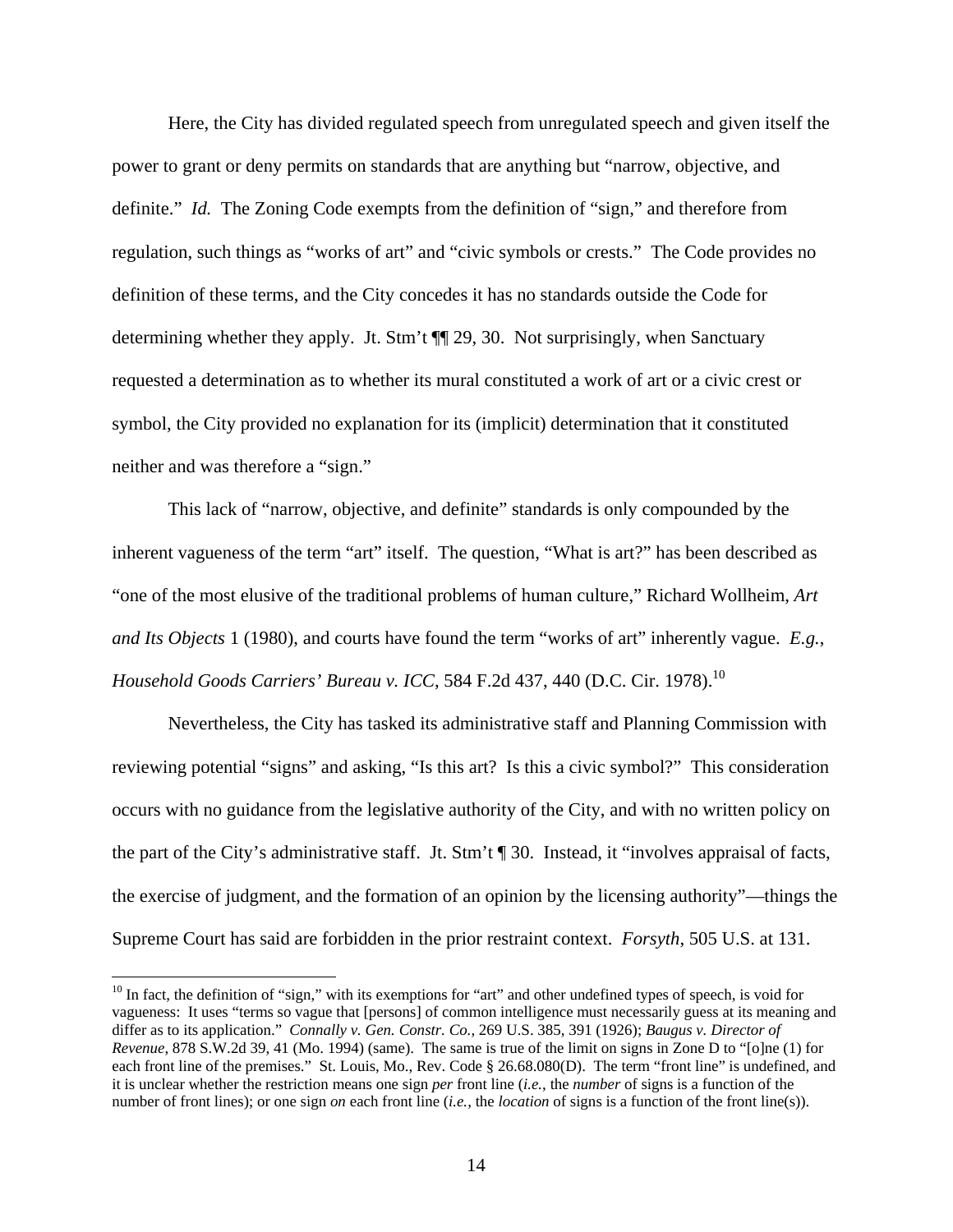**D. The Zoning Code's Differential Treatment Of Signs Based On Geographic Zone Violates The Equal Protection Clause** 

Finally, the Zoning Code discriminates against Zone D property owners in their display of political signs. The Equal Protection Clause prohibits such discrimination unless the City can prove the differential treatment is narrowly tailored to serve a substantial governmental interest. *Police Dept. v. Mosley*, 408 U.S. 92, 99 (1972). The City cannot do so.

Sanctuary's building is located in "Zone D," where sign permits are required and signs are limited to "thirty . . . square feet" and "[o]ne . . . for each front line of the premises." St. Louis, Mo., Rev. Code § 26.68.080(D) & (E). Property owners in Zones F through K, on the other hand, need not obtain permits to display political signs and have *no* limits on the size or location of political signs they may display. St. Louis, Mo., Rev. Code § 26.68.050(C) & (E).

Such discrimination is prohibited by the Equal Protection Clause. First, there is nothing on the face of the Zoning Code that indicates what the City's interest is in regulating speech based on the geographic location of the speaker. Second, even if the City could demonstrate a substantial interest, there is nothing in the record or on the face of the code that justifies regulating speech differently in different areas based on *content*. *See Erznoznik v. City of Jacksonville*, 422 U.S. 205, 215 (1975) ("[U]nder the Equal Protection Clause, . . . [a] regulation cannot discriminate on the basis of content unless there are clear reasons for the distinctions." (internal quotation marks)). The City cannot treat Zone D property owners differently unless it can show that political signs in Zone D are "clearly more disruptive" than political signs in Zones F through K. *Mosley*, 408 U.S. at 100. There is no such evidence, and the Zoning Code therefore violates the Equal Protection Clause.

#### **III. CONCLUSION**

For the foregoing reasons, judgment in favor of Sanctuary is warranted on all claims.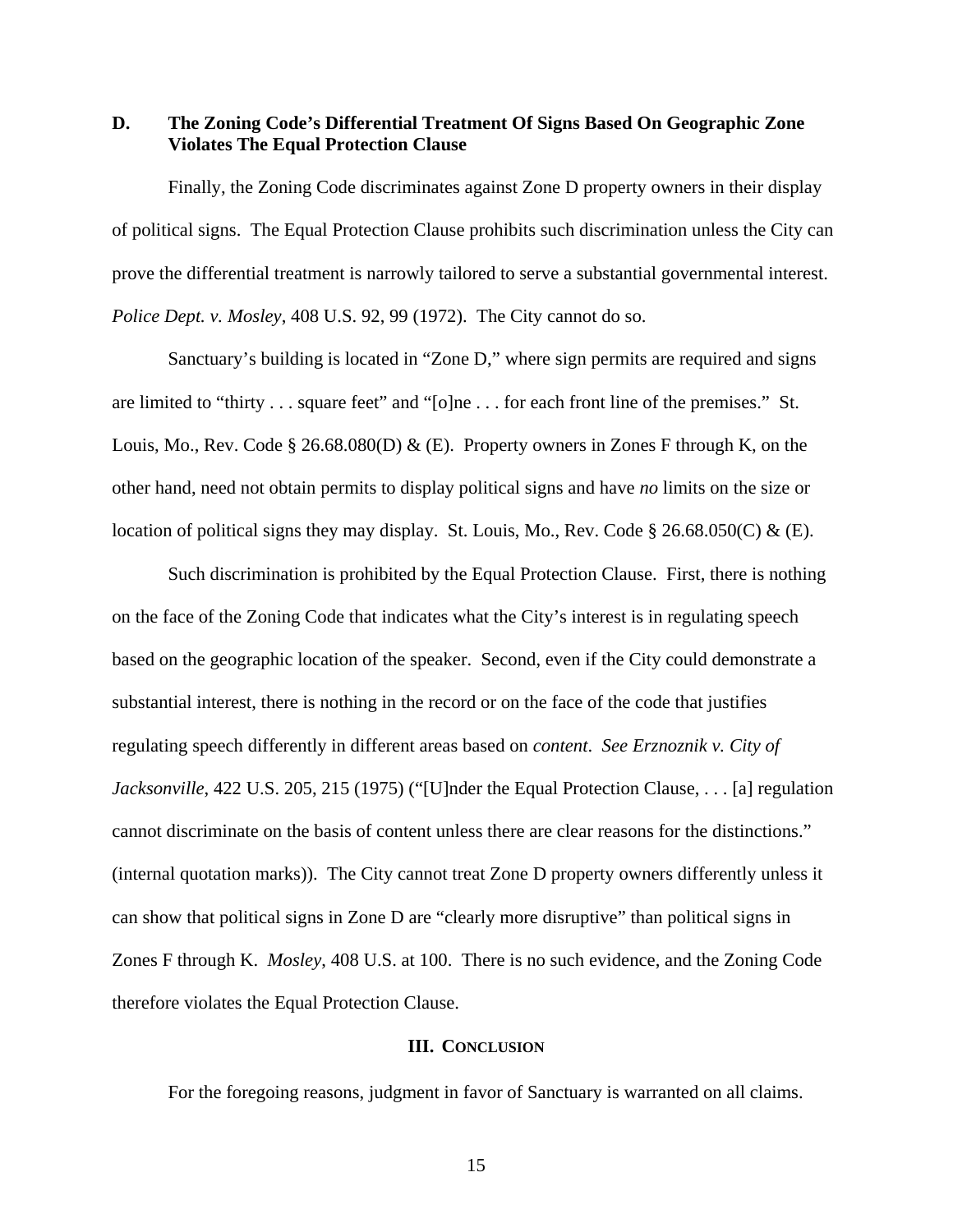# RESPECTFULLY SUBMITTED this 16th day of March, 2009.

## INSTITUTE FOR JUSTICE

/s/Michael E. Bindas Michael E. Bindas, WA No. 31590 (pro hac vice) William R. Maurer, WA No. 25451 (pro hac vice) *Attorneys for Plaintiffs/Petitioners* Institute for Justice Washington Chapter 101 Yesler Way, Suite 603 Seattle, WA 98104 Telephone: (206) 341-9300 Fax: (206) 341-9311 E-mail: mbindas@ij.org; wmaurer@ij.org